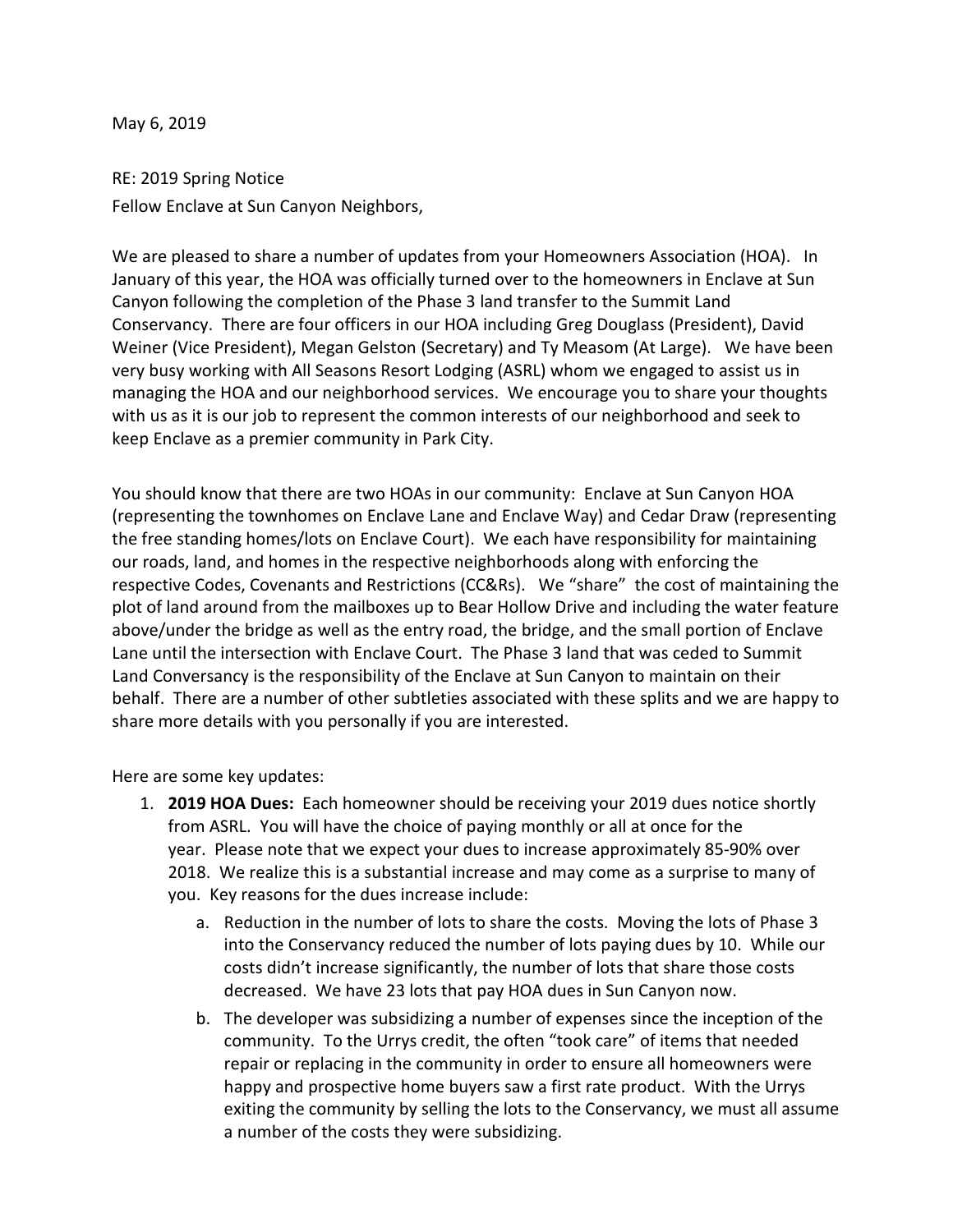- c. Need to create a capital reserve account. As part of the Conservancy commitment, Steve Urry graciously put \$100k into our capital reserve fund to cover the expected repairs of the bridge and Enclave Lane entrance and some landscaping of the Phase 3 land. Prior to that the reserve fund was ZERO (common for developer-run HOAs). We need to accrue capital reserves above the \$100k given we expect to use the full amount from Steve on the road/bridge repairs.
- d. Our new dues amounts are still well within the proxies of other Park City upscale communities as a percentage of home value.
- e. HOA dues cover a number of items that you might traditionally think would be the homeowner's responsibility/expense. Items like staining/painting the outside of your homes on a regular schedule, watering and maintaining all the grass/natural areas in the community, snow removal, green roof maintenance, and deck maintenance/refinishing on a regular schedule are examples of HOA responsibilities. The budget will be posted on the ASRL portal for you to review should you desire.

## 2. **Bridge/Entrance Road/Lighting Repair**

- a. As mentioned above, we have set aside funds to repair the damaged roads and bridge at our entrance. There is one home currently under construction in Cedar Draw. Once the heavy traffic from that build dies down, we will commence with repairs. Look for further updates from us as that time gets closer but know that we plan to significantly improve the quality and safety of the bridge/entrance.
- b. The holiday lighting infrastructure will be repaired this summer and reinforced to minimize any issues in the upcoming snow season.
- c. The water feature under the bridge will now be operational year round thanks to an agreement with the Nordlin Family who technically own the feature.
- d. Several of the stone capstones on the bridge are in need of replacement. We have a contractor lined up and will be commencing that work in early summer to improve the look of the bridge/entrance.

## 3. **Phase 3 Landscaping/Future Parking**

- a. ASRL will be cleaning up the Phase 3 and doing some minimal landscaping work in May. As mentioned, it is the Sun Canyon HOAs responsibility to oversee that parcel. We would ask that all of you help us out and keep our costs down by picking up trash or items that you may find on the land each month.
- b. We are currently evaluating placing up to 4 "natural" (i.e. no concrete) parking spots on the Phase 3 land that touches Enclave Way and Enclave Lane. This will help to keep extra parked cars from blocking the roads. We will seek homeowner feedback on the location prior to creating the spots.

## 4. **Increase in Minimum Nightly Rentals**

a. The HOA has passed a motion to increase the minimum number of nights any homeowner can rent their unit to 14. If a homeowner is found in violation of the new rule they will receive a warning and the second offense will result in a \$5000 fine which subsequent fines increasing by \$5000.